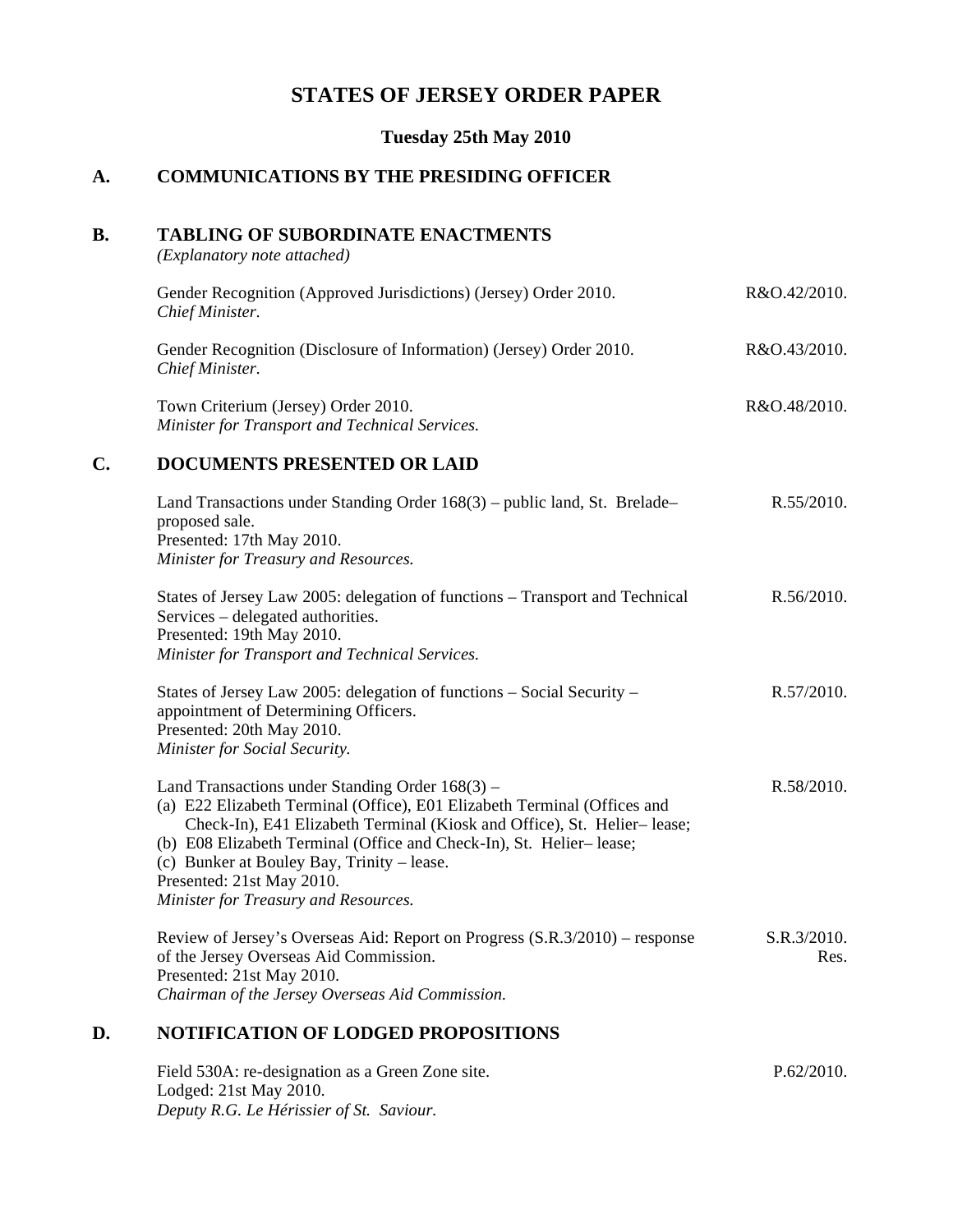### **E. WITHDRAWAL OF LODGED PROPOSITIONS**

In accordance with Standing Order 34(1), the proposer of the following proposition lodged 'au Greffe' has informed the Greffier of the States that it is to be withdrawn  $-$ 

Strategy for dealing with young offenders: establishment of Working Group. Lodged: 27th November 2009. *Deputy T.M. Pitman of St. Helier.* P.201/2009.

### **F. APPOINTMENT OF MINISTERS, COMMITTEES AND PANELS**

Nomination of Deputy J.M. Maçon of St. Saviour as a member of the Education and Home Affairs Scrutiny Panel.

Nomination of the Connétable of St. Lawrence and Deputy D.J. De Sousa of St. Helier as members of the States Employment Board, in accordance with Article 5 of the Employment of States of Jersey Employees (Jersey) Law 2005.

#### **G. MATTERS OF PRIVILEGE**

### **H. PETITIONS**

#### **I. QUESTIONS**

#### (a) – **Written Questions** *(attached)*

- 1. The Chairman of the Privileges and Procedures Committee will table an answer to a question asked by Deputy J.M. Maçon of St. Saviour regarding first time voters.
- 2. The Minister for Planning and Environment will table an answer to a question asked by Senator J.L. Perchard regarding the former Odeon Cinema site.
- 3. The Minister for Treasury and Resources will table an answer to a question asked by the Deputy of St. John regarding the amount spent on taxi fares by four States departments.
- 4. The Minister for Social Security will table an answer to a question asked by Deputy G.P. Southern of St. Helier regarding a review of Income Support rates.
- 5. The Chief Minister will table an answer to a question asked by Deputy G.P. Southern of St. Helier regarding Voluntary Redundancy arrangements.
- 6. The Minister for Planning and Environment will table an answer to a question asked by Deputy G.P. Southern of St. Helier regarding the Town Park.
- 7. The Minister for Social Security will table an answer to a question asked by Deputy G.P. Southern of St. Helier regarding the rental component of Income Support.
- 8. The Minister for Treasury and Resources will table an answer to a question asked by Deputy T.M. Pitman of St. Helier regarding  $1(1)(k)$  category residents' tax payments.
- 9. The Minister for Home Affairs will table an answer to a question asked by Deputy T.M. Pitman of St. Helier regarding evidence relating to the Haut de la Garenne investigation.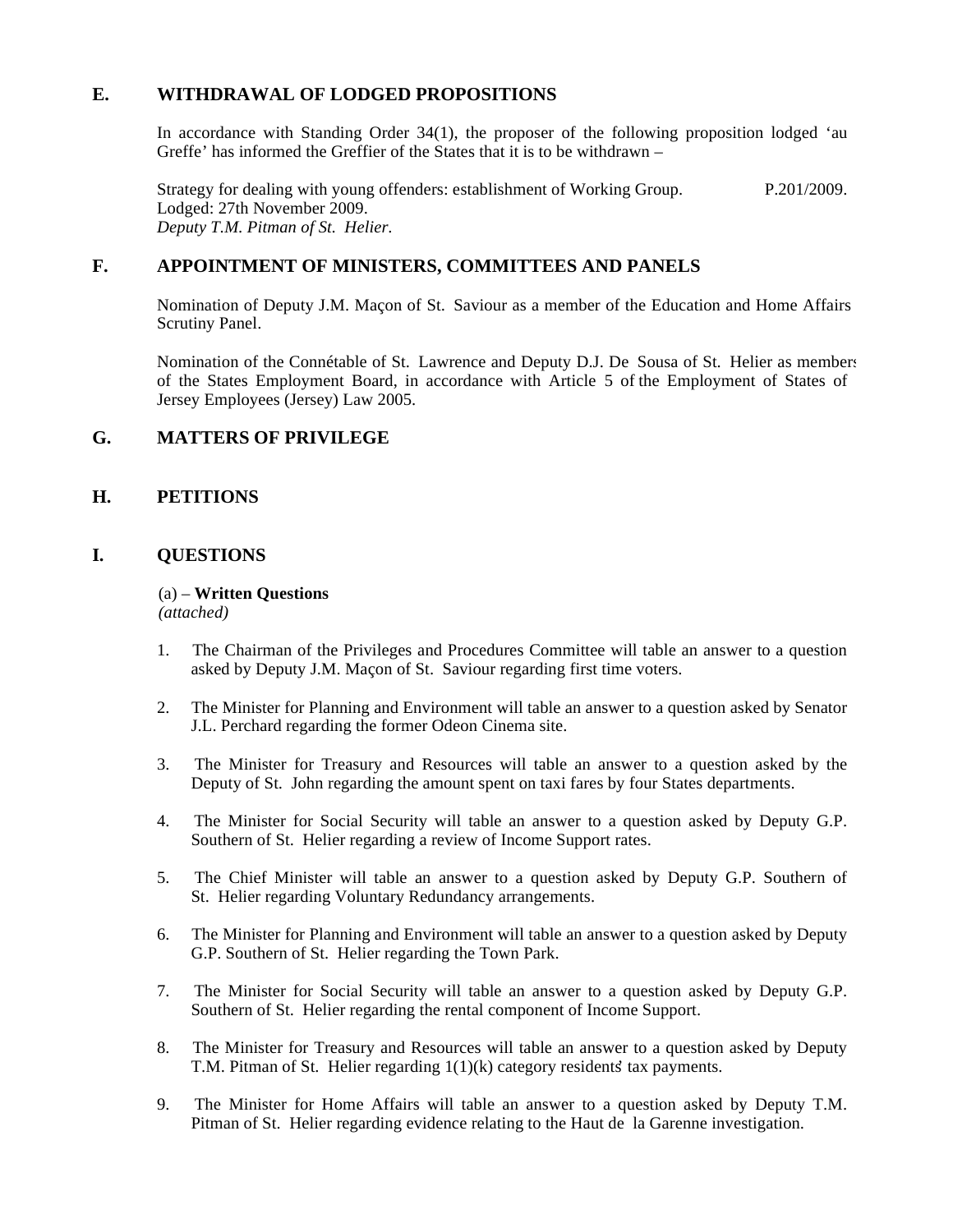- 10. The Minister for Treasury and Resources will table an answer to a question asked by the Deputy of St. Mary regarding written guidance for the Comprehensive Spending Review process.
- 11. The Minister for Social Security will table an answer to a question asked by Deputy G.P. Southern of St. Helier regarding Income Support.
- 12. The Minister for Planning and Environment will table an answer to a question asked by the Deputy of St. Mary regarding contamination from the Talman/Gas Place car park sites.
- 13. The Minister for Treasury and Resources will table an answer to a question asked by the Deputy of St. Mary regarding States insurance.
- 14. The Minister for Planning and Environment will table an answer to a question asked by Deputy P.V.F. Le Claire of St. Helier regarding privately owned development sites in St. Helier.
- 15. The Minister for Home Affairs will table an answer to a question asked by Deputy T.M. Pitman of St. Helier regarding the existence of the'Metropolitan Police Interim Report'.

#### **(b) – Oral Questions**

(120 minutes)

1. Deputy G.P. Southern of St. Helier will ask the following question of the Minister for Planning and Environment –

 "Will the Minister inform Members what impact, if any, his decision not to build on the Millennium Town Park site has on the North of Town Master Plan and advise when he intends to bring forward an amended plan for debate?"

2. Deputy P.V.F. Le Claire of St. Helier will ask the following question of the Minister for Planning and Environment –

 "What advice, if any has the Minister sought and what preparations, if any, has the Minister made in relation to the potential impact on Jersey and the Channel Islands should oil from the recent BP oil spill off the coast of Louisiana reach us via tidal currents?"

3. The Deputy of St. John will ask the following question of the Minister for Planning and Environment –

 "Is the Minister satisfied that the necessary checks are in place to ensure that area payments to the agricultural industry are not subject to abuse and, what action, if any, would the Minister be able to take towards those who administer this funding and any persons or company found to be taking money under false pretences?"

4. Deputy S. Pitman of St. Helier will ask the following question of the Chief Minister –

 "Given that the terms and conditions of Jersey's teachers have fallen significantly behind that of their UK counterparts, and highly damaging potential industrial action is now likely as a result, what steps, if any, will the Chief Minister, in his capacity as Chairman of the States Employment Board, be taking to reach a compromise and rectify this?"

5. Deputy S.S.P.A. Power of St. Brelade will ask the following question of the Minister for Treasury and Resources –

"Can the Minister confirm whether States Trading Departments are omitted from the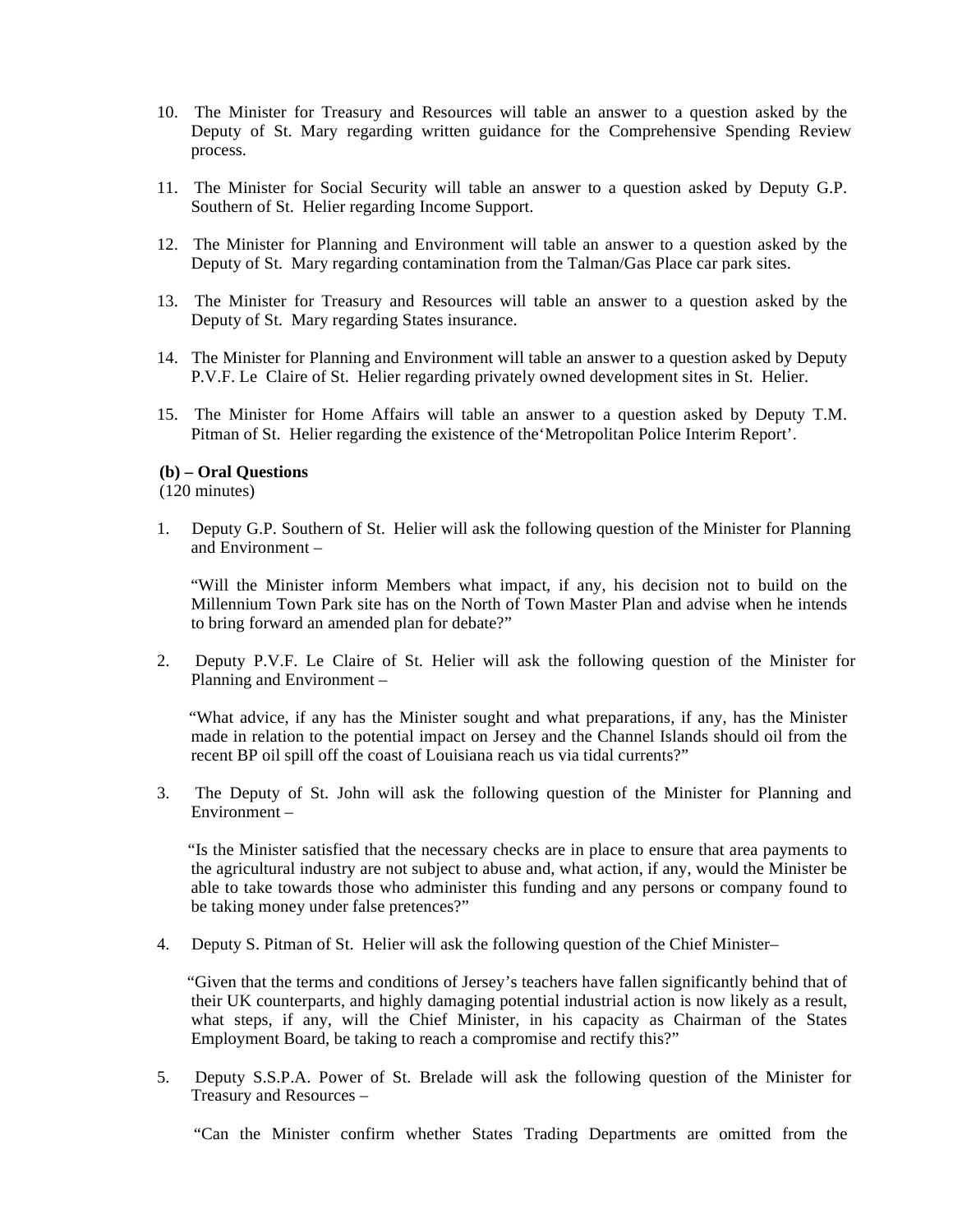Comprehensive Spending Review and if so, explain why?"

6. Deputy T.M. Pitman of St. Helier will ask the following question of the Minister for Home Affairs –

 "Given that the Minister has consistently advised the Assembly that he has not personally seen the 'Metropolitan Police Interim Report' relating to the process leading to the suspension of the Chief Officer of the States of Jersey Police, will he advise whether he has now been able to obtain a copy and confirm that the report does exist as a physical document?"

7. The Deputy of St. Martin will ask the following question of the Minister for Home Affairs –

 "Would the Minister advise whether the fragment found at Haut de la Garenne in 2008 has been positively identified at Kew Gardens; whether it is a piece of coconut shell, and if it is not, will he inform Members what it actually is and confirm that it is still in police possession?"

8. The Deputy of St. Mary will ask the following question of the Minister for Planning and Environment –

 "In view of the need to seek out best value for money, can the Minister advise members what he has done to evaluate the costs and benefits of building underground parking spaces within the North of Town Masterplan, against the costs and benefits of providing spaces above ground and avoiding the need for so many spaces by measures such as reducing car commuting and creating car clubs?"

9. Deputy M. Tadier of St. Brelade will ask the following question of the Minister for Home Affairs –

 "Will the Minister inform the Assembly if any disciplinary action is going to be brought against the suspended Chief Officer of the States of Jersey Police regarding Operation Blast?"

10. Deputy R.G. Le Hérissier of St. Saviour will ask the following question of the Minister for Health and Social Services –

 "Would the Minister identify whether the provision for persons under 65 requiring residential/nursing care is sufficient?"

11. Deputy S.S.P.A. Power of St. Brelade will ask the following question of the Minister for Treasury and Resources –

 "Would the Minister provide a list of States Departments and their results in the normal internal audit for 2009 and explain the performance rating criteria?"

12. The Deputy of St. Martin will ask the following question of the Chief Minister –

 "Will the Chief Minister inform Members why the only convenient time to arrange a briefing for States Members to discuss the review into the circumstances relating to the suspension of a hospital consultant in 2006 is immediately after today's sitting and why copies of the report have not been made available to Members before the briefing?"

13. Deputy G.P. Southern of St. Helier will ask the following question of the Minister for Social Security –

 "Will the Minister inform members what differences, if any, there are between the definitions of incapacity in Long Term Incapacity Allowance (LTIA) and impairment contained in the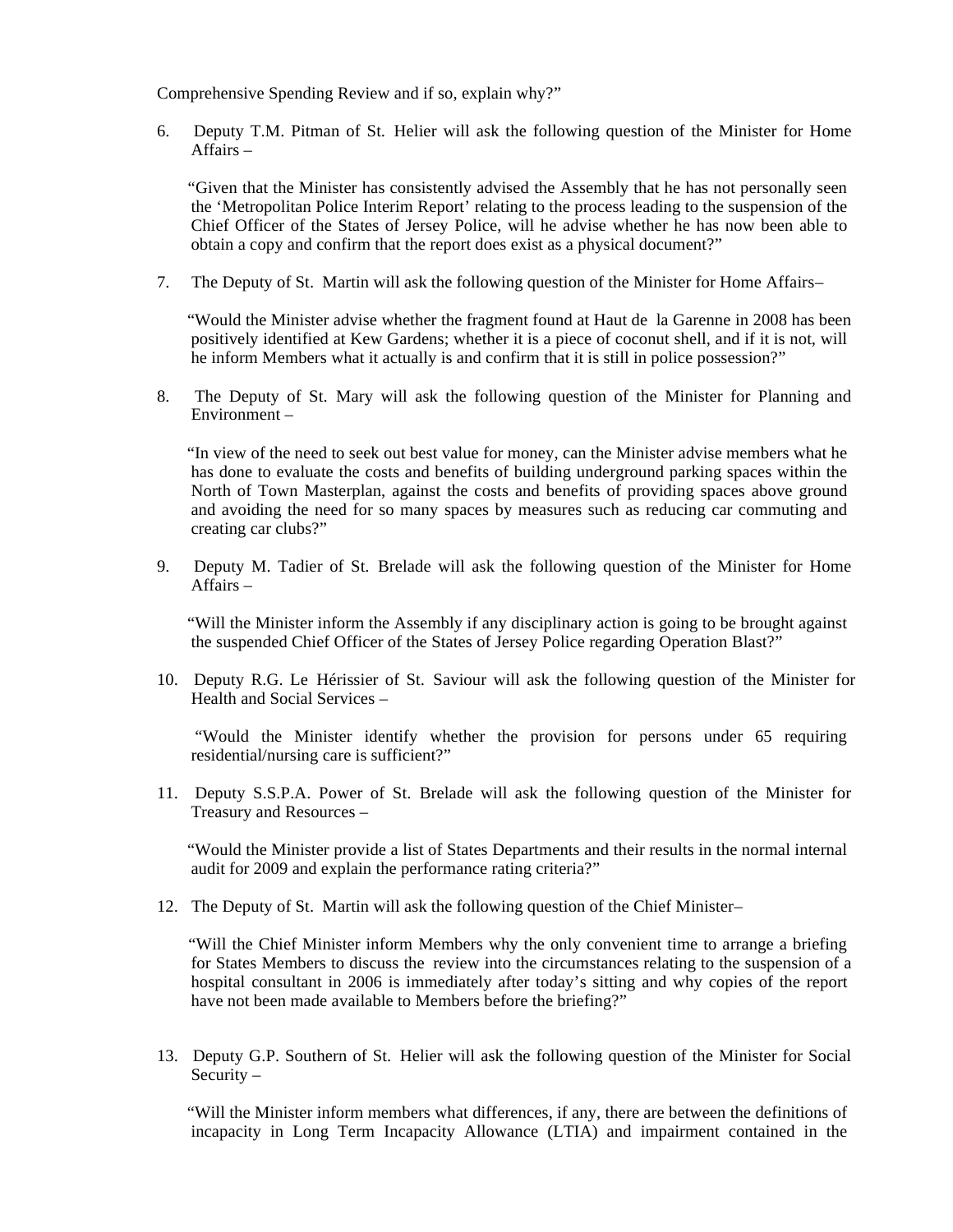medical components of Income Support and whether it is appropriate to regard LTIA awards as income $\hat{r}$ 

14. The Deputy of St. John will ask the following question of the Minister for Social Security –

 "What is the total number of employees working on the Energy from Waste Plant site; how many are playing Jersey Social Security contributions and, if any are not, in the event of an accident on site, who meets the necessary medical costs?"

15. Deputy T.M. Pitman of St. Helier will ask the following question of the Chairman of the Comité des Connétables –

 "Will the Chairman advise the Assembly of the likely cost of organizing and running the forthcoming Senatorial by-election?"

16. Deputy M. Tadier of St. Brelade will ask the following question of the Minister for Social Security –

 "Would the Minister advise whether individuals seeking Income Support receive any help with deposit payments for accommodation and if not, will he advise how such individuals who require assistance paying their rents are likely to have the requisite lump sum for a deposit readily available and what action, if any, he will take to address this issue?"

#### **(c) – Questions to Ministers without notice (30 minutes) –**

1st question period – Minister for Transport and Technical Services

2nd question period – Chief Minister

### **J. PERSONAL STATEMENTS**

### **K. STATEMENTS ON A MATTER OF OFFICIAL RESPONSIBILITY**

#### **L. PUBLIC BUSINESS**

| Health and Social Services Department: Management Improvement Plan.<br>Lodged: 17th March 2010.<br>Deputy R.G. Le Hérissier of St. Saviour.                              | P.31/2010.         |
|--------------------------------------------------------------------------------------------------------------------------------------------------------------------------|--------------------|
| Health and Social Services Department: Management Improvement Plan<br>$(P.31/2010)$ – comments.<br>Presented: 10th May 2010.<br>Minister for Health and Social Services. | P.31/2010.<br>Com. |
| Draft Amendment (No. 13) of the Standing Orders of the States of Jersey.<br>Lodged: 1st April 2010.<br>Privileges and Procedures Committee.                              | P.40/2010.         |
| Draft Incorporated Limited Partnerships (Jersey) Law 201-.<br>Lodged: 13th April 2010.<br>Minister for Economic Development.                                             | P.45/2010.         |
| Draft Separate Limited Partnerships (Jersey) Law 201-.                                                                                                                   | P.46/2010.         |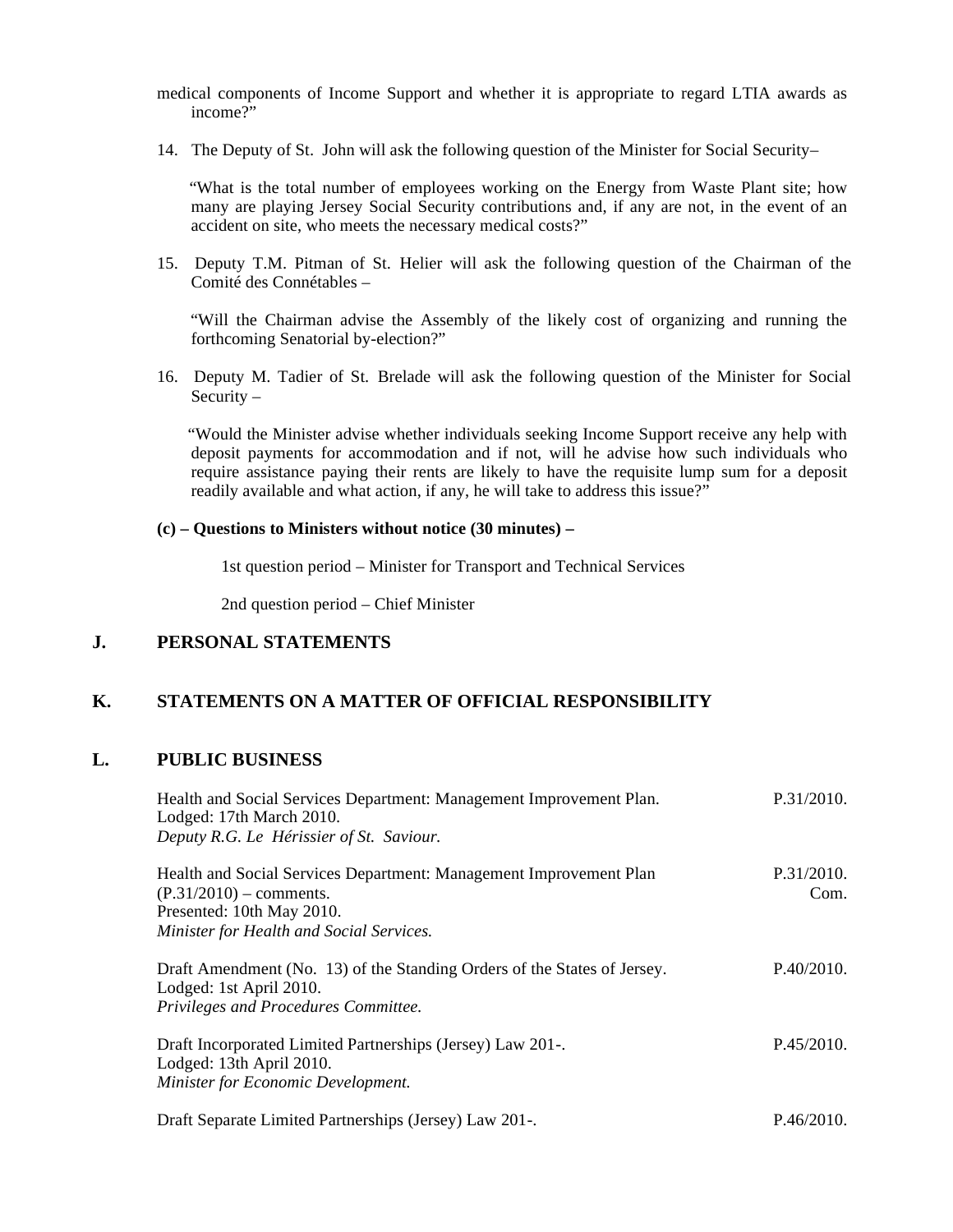Lodged: 13th April 2010. *Minister for Economic Development.*

| Jersey Financial Services Commission: appointment of Commissioner. | P.58/2010. |
|--------------------------------------------------------------------|------------|
| Lodged: 11th May 2010.                                             |            |
| Minister for Economic Development.                                 |            |
| <i>(debate to be held 'in camera')</i>                             |            |
|                                                                    |            |

| Public Employees Contributory Retirement Scheme Committee of | P.60/2010. |
|--------------------------------------------------------------|------------|
| Management: membership.                                      |            |
| Lodged: 11th May 2010.                                       |            |
| Chief Minister.                                              |            |

## **M. ARRANGEMENT OF PUBLIC BUSINESS**

## **8th June 2010**

| Island Plan 2002: H3 Site No. 8, Field 1248 and Channel Television Site.<br>Lodged: 2nd February 2010.<br>Deputy J.A. Hilton of St. Helier.                                             | P.10/2010.                        |
|-----------------------------------------------------------------------------------------------------------------------------------------------------------------------------------------|-----------------------------------|
| 'User Pays' Charges: issuing of animal health export and associated certificates.<br>Lodged: 5th March 2010.<br>Minister for Planning and Environment.                                  | P.25/2010.                        |
| Ratification of a Double Taxation Agreement between the States of Jersey and<br>the Government of Malta.<br>Lodged: 20th April 2010.<br>Chief Minister.                                 | P.50/2010.                        |
| Draft Taxation (Double Taxation) (Jersey) Regulations 201-.<br>Lodged: 20th April 2010.<br>Chief Minister.                                                                              | P.51/2010.                        |
| Field 633, St. Peter and procedure for Island Plan H3 sites.<br>Lodged: 20th April 2010.<br>Minister for Planning and Environment.                                                      | P.52/2010.                        |
| Draft Supply of Goods and Services (Amendment) (Jersey) Regulations 201-.<br>Lodged: 28th April 2010.<br>Minister for Economic Development.<br>(Cannot be debated before 9th June 2010) | P.53/2010.                        |
| Field 530A: re-designation as a Green Zone site.<br>Lodged: 21st May 2010.<br>Deputy R.G. Le Hérissier of St. Saviour.                                                                  | P.62/2010.                        |
| <b>22nd June 2010</b>                                                                                                                                                                   |                                   |
| Property and Infrastructure Regeneration: the States of Jersey Development<br>Company Limited (as amended).<br>Lodged: 2nd June 2009.<br>Council of Ministers.                          | P.79/2009.<br>$(re\text{-}issue)$ |
| Property and Infrastructure Regeneration: the States of Jersey Development                                                                                                              | P.79/2009.                        |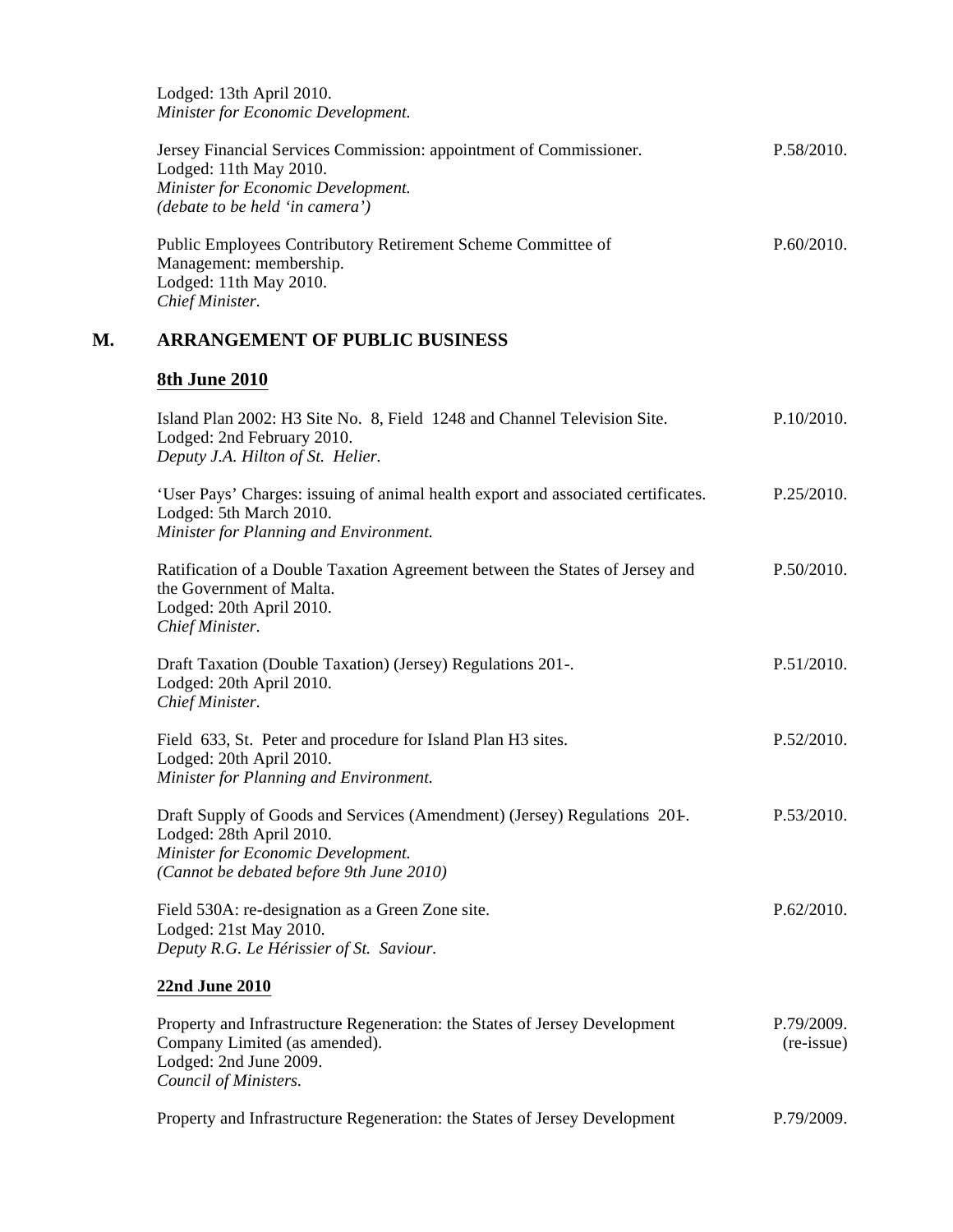| Company Limited (P.79/2009) – fourth amendment.<br>Lodged: 14th January 2010.<br>Senator J.L. Perchard.                                                                         | Amd. $(4)$         |
|---------------------------------------------------------------------------------------------------------------------------------------------------------------------------------|--------------------|
| Chief Officer of the States of Jersey Police Force: appointment.<br>Lodged: 16th March 2010.<br>Minister for Home Affairs.                                                      | P.30/2010.         |
| Chief Officer of the States of Jersey Police Force: appointment $(P.30/2010)$ –<br>comments.<br>Presented: 8th April 2010.<br><b>Education and Home Affairs Scrutiny Panel.</b> | P.30/2010.<br>Com. |
| Chief Officer of States of Jersey Police: appointment process.<br>Lodged: 23rd March 2010.<br>Deputy of St. Martin.                                                             | P.33/2010.         |
| Chief Officer of States of Jersey Police: appointment process (P.33/2010) –<br>amendment.<br>Lodged: 13th April 2010.<br>Minister for Home Affairs.                             | P.33/2010.<br>Amd. |
| Draft Mental Health (Amendment No. 3) (Jersey) Law 201-<br>Lodged: 6th May 2010.<br>Minister for Health and Social Services.                                                    | P.55/2010.         |
| Draft States of Jersey (Period for Election) (Jersey) Regulations 201-.<br>Lodged: 10th May 2010.<br>Privileges and Procedures Committee.                                       | P.56/2010.         |
| North of Town Masterplan.<br>Lodged: 11th May 2010.<br>Minister for Planning and Environment.                                                                                   | P.57/2010.         |
| North of Town Masterplan (P.57/2010): amendment.<br>Lodged: 13th May 2010.<br>Connétable of St. Helier.                                                                         | P.57/2010.<br>Amd. |
| Jersey Red Ensign: optional use for ships registered in Jersey.<br>Lodged: 11th May 2010.<br>Minister for Economic Development.                                                 | P.59/2010.         |
| 6th July 2010                                                                                                                                                                   |                    |
| Island Plan 2002: Field 622, St. Ouen–rezoning.<br>Lodged: 19th April 2010.<br>Connétable of St. Ouen.                                                                          | P.48/2010.         |
| Samarès Nursery site, St. Clement: removal from draft Island Plan– petition.<br>Lodged: 20th April 2010.<br>Connétable of St. Clement.                                          | P.49/2010.         |
| Housing Development Fund: cost/benefit analysis.<br>Lodged: 12th May 2010.<br>Senator A. Breckon.                                                                               | P.61/2010.         |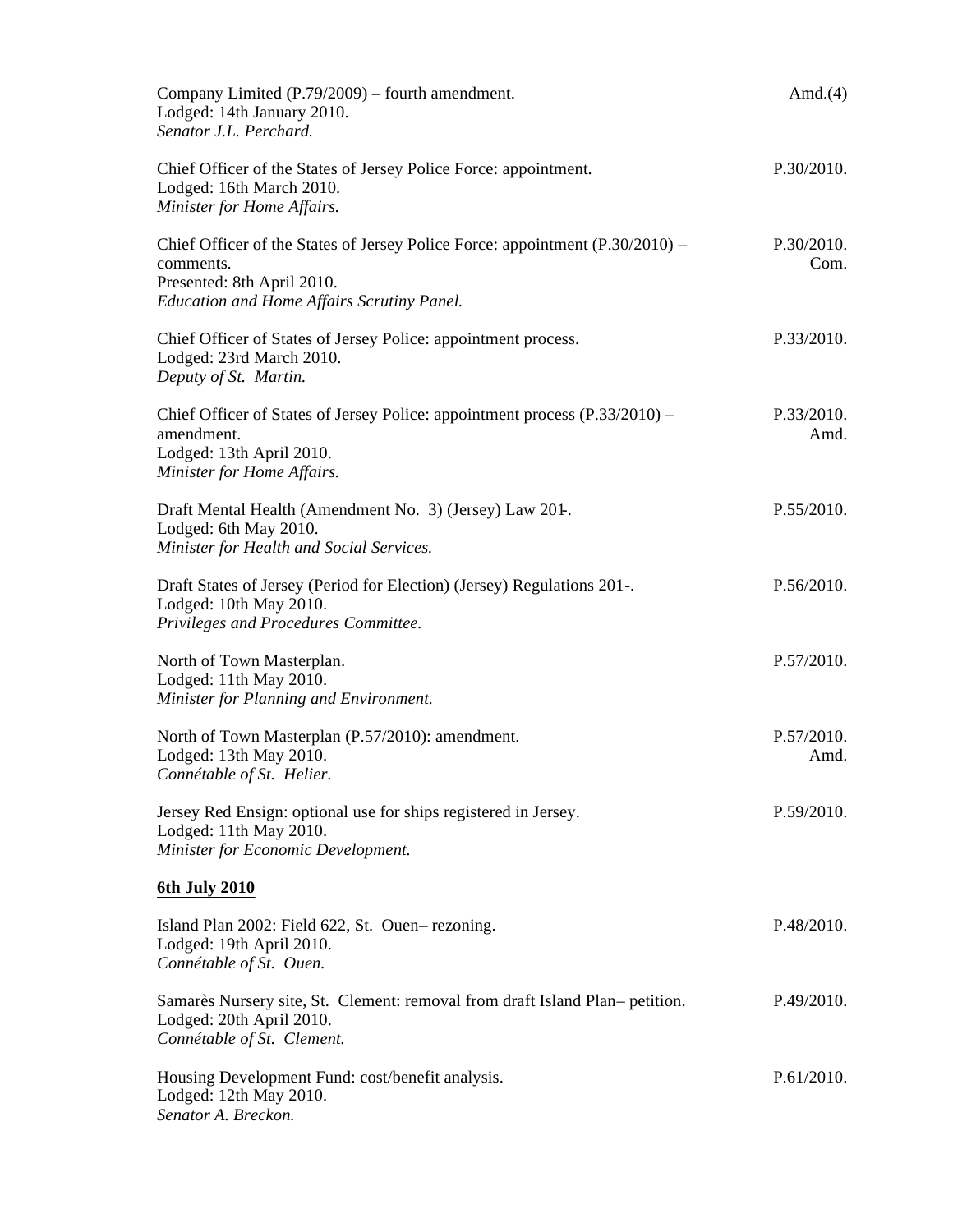### **M.N. DE LA HAYE Greffier of the States**

20th May 2010

**Note –**

**In accordance with the meeting dates fixed for 2010 by the Privileges and Procedures Committee, this meeting will continue, if necessary, on Wednesday 26th May and Thursday 27th May 2010.**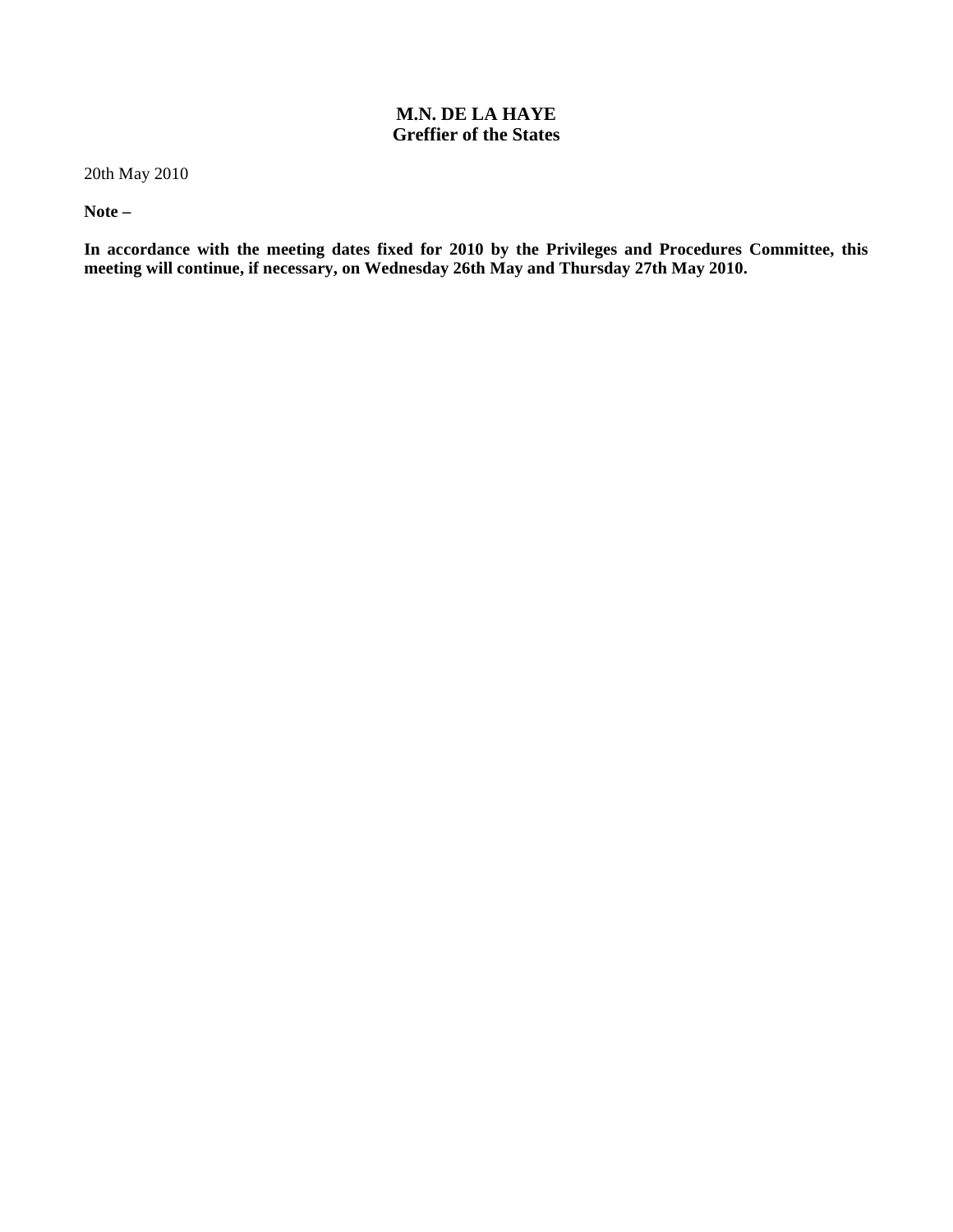#### **Explanatory Note regarding subordinate legislation tabled at this meeting.**

(See Item B)

#### **R&O.42/2010.**

Under the Gender Recognition (Jersey) Law 2010, an adult person who has changed gender under the law of a country or territory prescribed in an Order made by the Chief Minister (an "approved jurisdiction") may apply to the Royal Court for a gender recognition certificate, which enables the person to be legally recognized in Jersey as being of the acquired gender. This Order prescribes those countries and territories.

The Order was made on 11th May 2010 and comes into force on the same day as the Gender Recognition (Jersey) Law 2010 (21st May 2010).

#### **R&O.43/2010.**

Article 18(1) of the Gender Recognition (Jersey) Law 2010 makes it an offence for a person who, in an official capacity, has acquired information about another person's application for a gender recognition certificate or former gender, to disclose that information.

Article 18 specifies circumstances in which such disclosure of information is not an offence. This Order specifies further circumstances in which disclosure is not an offence. These are disclosure for the purpose of obtaining legal advice; for the purpose of deciding whether to officiate at or permit a marriage or deciding whether a marriage is valid; for medical purposes; for the purposes of providing credit references (where the information concerns an order of a court or tribunal); or for the purposes of the discharge of any functions of the Viscount under any enactment.

The Order was made on 11th May 2010 and comes into force on the same day as the Gender Recognition (Jersey) Law 2010 (21st May 2010).

#### **R&O.48/2010.**

This Order allows the closure of streets in St. Helier for the holding of the Town Criterium cycle event on Sunday 30th May 2010. The Order also sets out for that event certain variations of the usual arrangements for one-way traffic in town and other ancillary provisions.

The Order was made on 15th May 2010 and came into force on being made.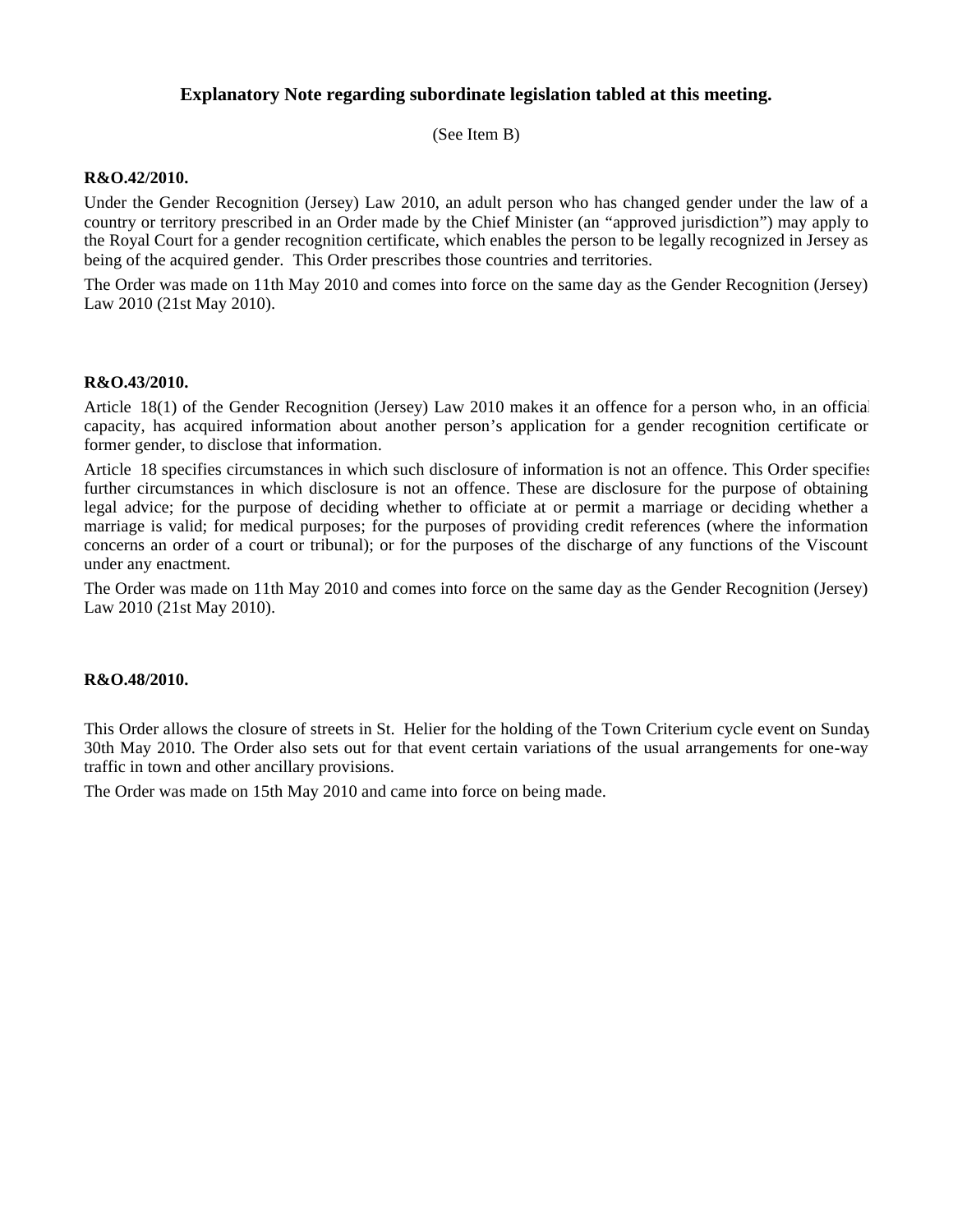#### **WRITTEN QUESTIONS**

#### (See Item I(a))

1. The Chairman of the Privileges and Procedures Committee will table an answer to the following question asked by Deputy J.M. Maçon of St. Saviour –

 "What measures, if any, are being put in place within schools to raise awareness amongst first time voters on the voting process and the importance of being on the electoral register before the 2011 elections and, if none, why not?"

2. The Minister for Planning and Environment will table an answer to the following question asked by Senator J.L. Perchard –

"With the introduction of a grading system for the Historic Buildings Register and the lodging of the draft North of Town Master Plan, will the Minister agree to undertake a review of the historic buildings listing of the former Odeon Cinema building and will he outline the timescale for such a review?"

3. The Minister for Treasury and Resources will table an answer to the following question asked by the Deputy of St. John-

"Would the Minister advise the cost to the taxpayer of taxi and taxi cabs by the following four Departments over the last 12 months –

- (a) Chief Minister's Department
- (b) Education, Sport and Culture
- (c) Health and Social Services
- (d) Social Security?"
- 4. The Minister for Social Security will table an answer to the following question asked by Deputy G.P. Southern of St. Helier-

"Will the Minister inform members how many families were in receipt of transition protection for Family Allowance when Income Support was introduced on 28th January 2008?

How many of these households have been reviewed since and how many have lost their protection because they are above the income levels set by the old Family Allowance Law?

Does the Minister consider it is appropriate in conducting such reviews of those on Income Support and receiving Transition Protection to use income levels which were last up-rated in 2001, when average earnings have risen by 49% over this period?

Can the Minister state whether the previous calculation disregarded Long Term Invalidity Allowance (LTIA) awards as income and whether in review today LTIA is now regarded? Will he explain what effect, if any, this has on households affected?"

5. The Chief Minister will table an answer to the following question asked by Deputy G.P. Southern of St. Helier-

"Will the Chief Minister inform members of the terms of the Voluntary Redundancy (VR) package currently in place for public sector workers?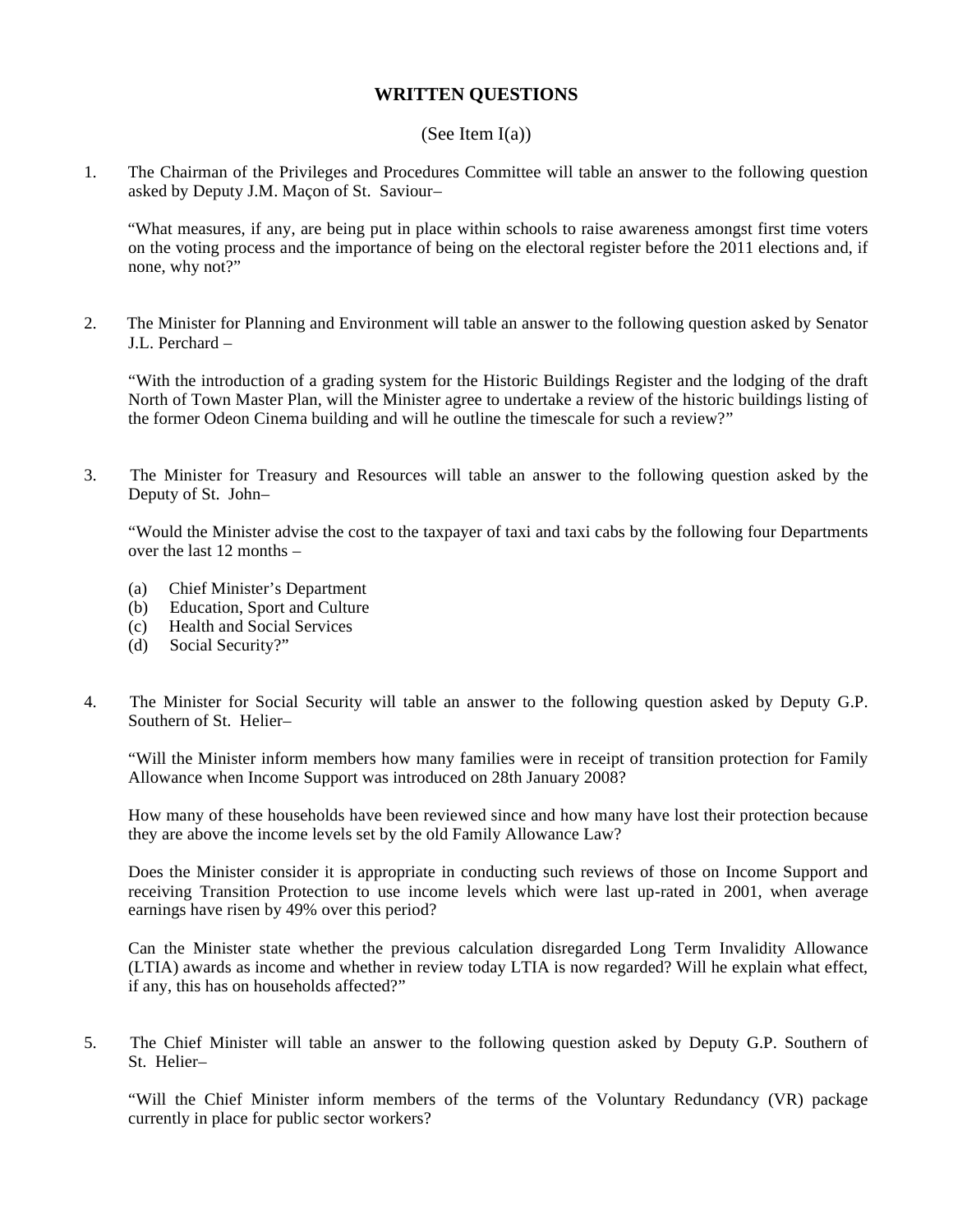Will he agree to release the terms of reference for the review of terms and conditions to be conducted as part of the Comprehensive Spending Review when they are finalised, along with the name of the person appointed to conduct the review?

Will he assure members that any changes to terms and conditions, including VR will be subject to full negotiations with employee representatives and will not be imposed on public sector workers?

Will he also explain to members why he considers that "it would not be appropriate" to bring any changes to terms and conditions to the States for ratification?"

6. The Minister for Planning and Environment will table an answer to the following question asked by Deputy G.P. Southern of St. Helier-

"Will the Minister explain to members whether he considers the provision of underground parking beneath the Town Park for up to 200 cars at a cost of around £9/10m to be good value for money?

Notwithstanding the above response will he state why he considers that the provision of underground parking on this site is essential to the North of Town Masterplan?

Will the Minister inform members where the exact site of this underground parking is; what depth of the contaminated soil is on this location; what depth of the impermeable clay layer below this is, and what depth of excavation is required for the underground car park?

Can he assure members that the costs of remediation of the site are not significantly increased by the additional excavation needed for the underground car park?

Will the Minister further assure members that the excavation of an underground car park will not require a new Environmental or Health Impact Assessment, or otherwise cause any delay in the completion of the Park?

Will the Minister further assure members that the cost of provision of the underground car park will not be taken from the £10m already allocated to the creation of the Park?"

7. The Minister for Social Security will table an answer to the following question asked by Deputy G.P. Southern of St. Helier-

"Will the Minister inform members how many persons aged under 25 are claiming the rental component of Income Support?

Will the Minister explain under what circumstances under 25's are eligible for this component?

Will he further inform members how the current rules for eligibility are working in terms of alleviating hardship amongst under 25's in Jersey's expensive rental market?"

8. The Minister for Treasury and Resources will table an answer to the following question asked by Deputy T.M. Pitman of St. Helier-

"Will the Minister advise whether he views the low degree of taxation (as outlined in response to my question on 23rd March 2010) amongst current  $1(1)(k)$  residents – several of whom are paying between £5,000 and £10,000 tax; and a further ten paying less than £5,000 tax – in comparison with many lower and middle earners as acceptable within the present, highly challenging economic climate, and what measures, if any, he is currently examining to tackle this within the agreed Strategic Plan commitment to creating a fairer, more equal society in Jersey?"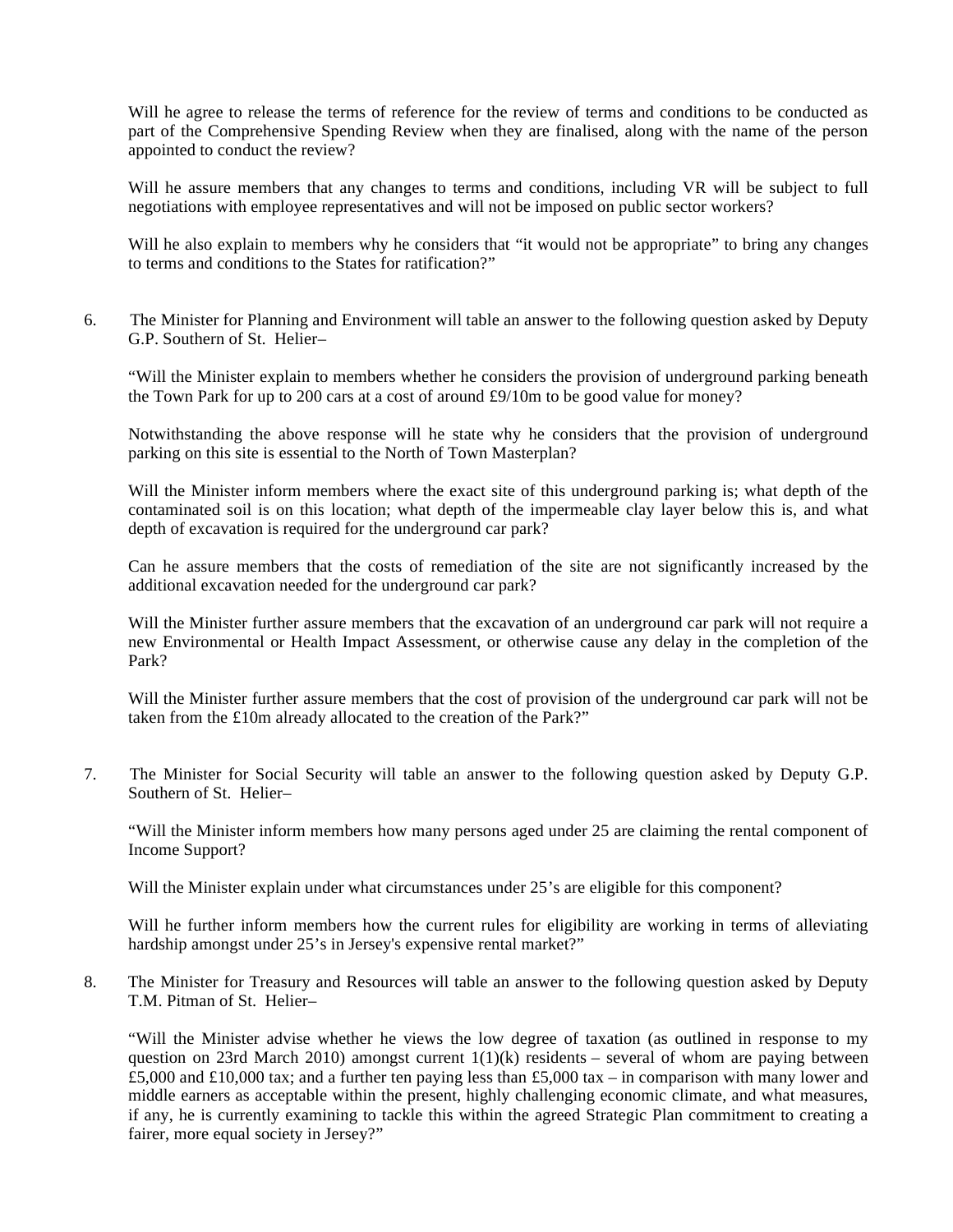9. The Minister for Home Affairs will table an answer to the following question asked by Deputy T.M. Pitman of St. Helier –

"Following my questions on 11th May 2010, when the Minister informed the Assembly that he did not know whether or not the former senior investigating officer of the Historic Abuse Inquiry had invited a number of the Haut de la Garenne survivors to the police station in November 2008, where they were shown evidence recovered from the cellars, will he advise whether this event can now be corroborated by the States of Jersey Police; why and for what purpose such an action took place; and advise whether showing evidence to individuals alleging abuse/assault would have, as a consequence, made all such evidence inadmissible in a Court of law?"

10. The Minister for Treasury and Resources will table an answer to the following question asked by the Deputy of St. Mary-

"Given the evident importance of the Comprehensive Spending Review process can the Minister tell members where they can find the written guidance, authorised by himself and/or agreed by the Council of Ministers and issued to Departments, outlining exactly how they were to approach and carry out their duties under this review?"

11. The Minister for Social Security will table an answer to the following question asked by Deputy G.P. Southern of St. Helier-

"Further to his response to a question on 20th April 2010 regarding impairment (personal care) components in Income Support and, given that the personal care component is paid as compensation for increased costs associated with an impairment, does the Minister not consider that to reduce transition protection negates any compensation received?"

12. The Minister for Planning and Environment will table an answer to the following question asked by the Deputy of St. Mary-

"Can the Minister advise members precisely what measures are in place to monitor on a continuing basis the pollution from the Gas Place/Talman site as it moves under the town and out into St. Aubin's Bay?

In particular, will the Minister tell members where, on what schedules and by whom this monitoring is carried out; what contaminants are measured; where this data is held and how it can be accessed?"

13. The Minister for Treasury and Resources will table an answer to the following question asked by the Deputy of St. Mary-

"Given the Minister's assurances that he is fully aware of 'where the money goes' can he advise members the insurance bill for each Department of the States?

Can he further inform members how much of that insurance bill relates to liability insurance payments covering each Department's duties and responsibilities towards the public and possible failures or damages caused in carrying out such duties?"

14. The Minister for Planning and Environment will table an answer to the following question asked by Deputy P.V.F. Le. Claire of St. Helier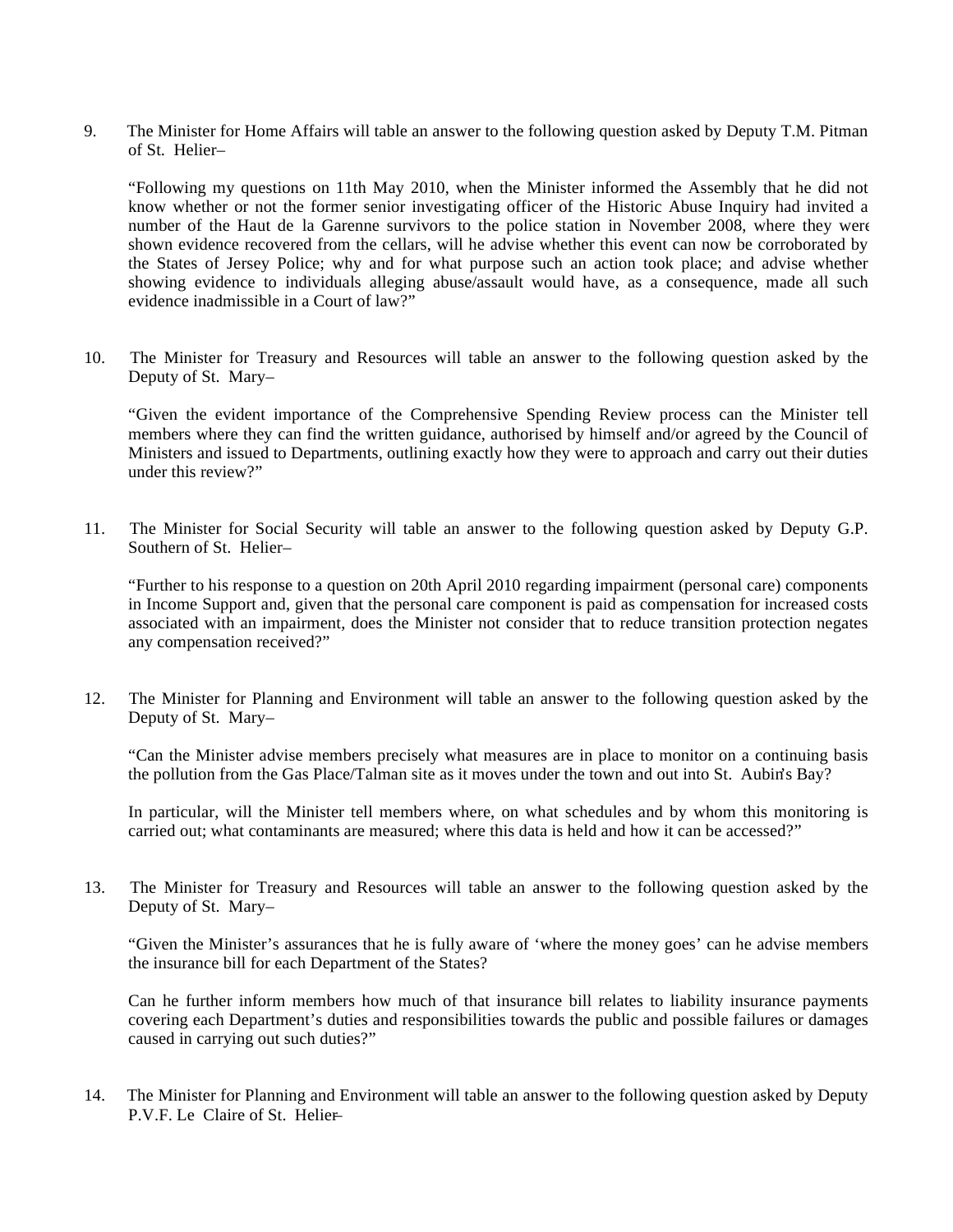"What discussions, if any, have taken place with the owners of the private sites identified for development within the North of Town Master Plan (P.57/2010) in Appendix 3; who are the beneficial owners of these sites and does the Masonic Temple Car Park belong to the Masons as a Society or to an individual or company?

What are the financial implications arising out of endorsing the development rights of the different sites individually?

What are the likely financial gains to the States of Jersey for these sites?

What are the likely financial costs in building just an underground car park on the Gas Place site without any buildings on top?"

15. The Minister for Home Affairs will table an answer to the following question asked by Deputy T.M. Pitman of St. Helier-

 "Given that the Minister has previously stated that he has never personally seen the 'Metropolitan Police Interim Report' but only an electronic version of an e-mail apparently attached to this document; will he investigate and clarify whether this 'report' actually exists as a physical (paper) document or just in electronic format; whether it exists in the accepted 'report' format most professionals would be familiar with i.e. a detailed document of several pages; or whether this is in the form of just a simple e-mail of a small number of paragraphs; and whether, irrespective of the format the 'report' takes, the words 'Metropolitan Police Interim Report' appear as a title?"